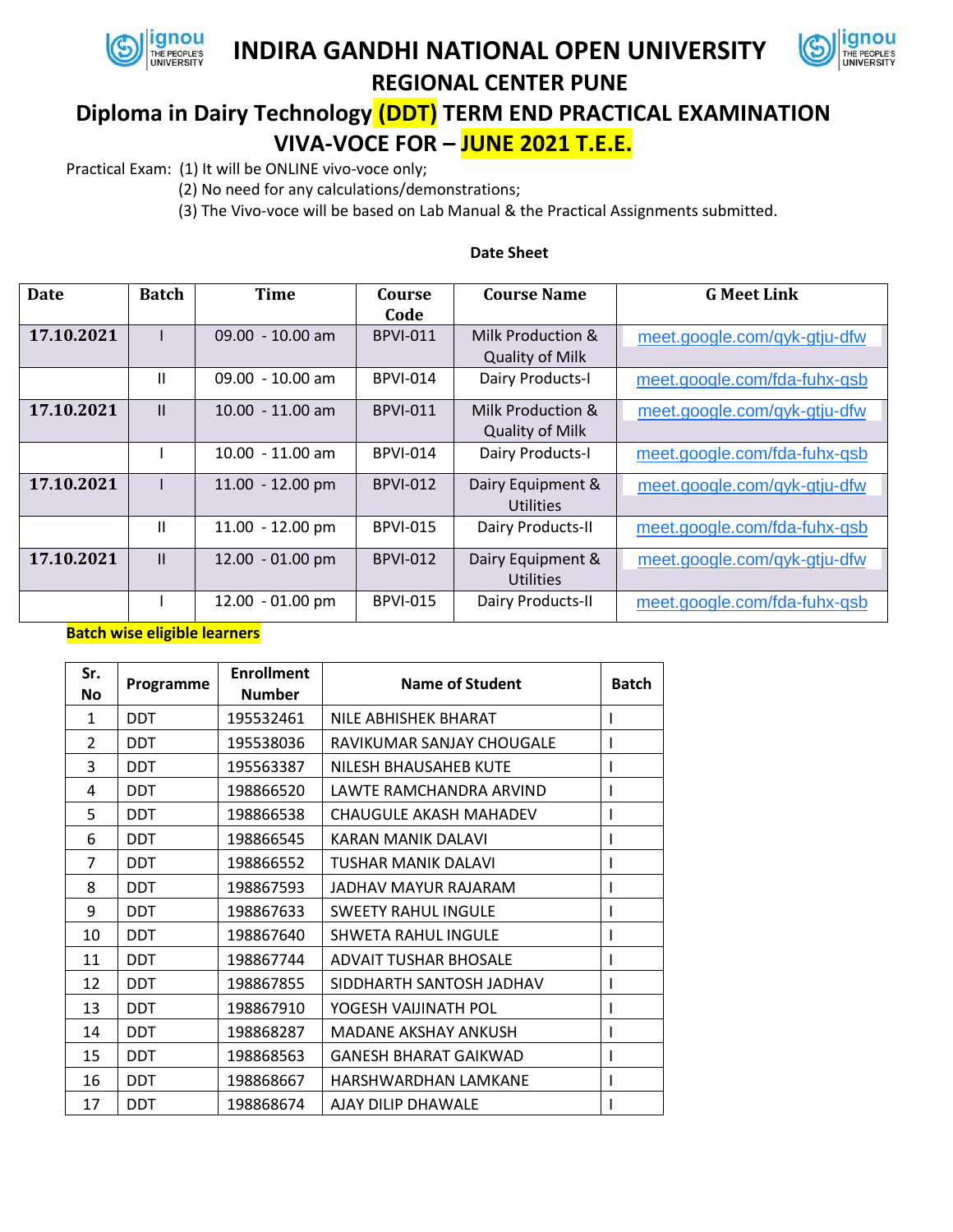| Sr. | Programme  | <b>Enrollment</b> | <b>Name of Student</b>          | <b>Batch</b>  |
|-----|------------|-------------------|---------------------------------|---------------|
| No  |            | <b>Number</b>     |                                 |               |
| 18  | <b>DDT</b> | 198868681         | SAHIL AMIN SHAIKH               | I             |
| 19  | <b>DDT</b> | 198868857         | MORE NILAM MADHUKAR             | I             |
| 20  | <b>DDT</b> | 198868864         | NATU SANKET RAJENDRA            | I             |
| 21  | <b>DDT</b> | 198868871         | NIRANJAN POPAT DEVKAR           | I             |
| 22  | <b>DDT</b> | 198868911         | KALIDAS BHAGWAT AMRALE          | I             |
| 23  | <b>DDT</b> | 198869035         | <b>BAHIR YOGITA BALBHIM</b>     | I             |
| 24  | <b>DDT</b> | 198869067         | OMKAR BHUSE VINAYAK             | I             |
| 25  | <b>DDT</b> | 198869074         | AJIT RAJKUMAR SABALE            | I             |
| 26  | <b>DDT</b> | 198869081         | RANPISE SWAPNIL SHYAMRAO        | I             |
| 27  | <b>DDT</b> | 198869107         | <b>GARDI AKSHAY RAJARAM</b>     | I             |
| 28  | <b>DDT</b> | 198870140         | RUPESH MAHADEV NAMDAS           | I             |
| 29  | DDT        | 198870180         | YADAV ARCHANA                   | I             |
| 30  | <b>DDT</b> | 198870197         | CHAVAN VAIBHAV BALU             | I             |
| 31  | <b>DDT</b> | 198870205         | KAMBLE DIPALI DNYANDEO          | I             |
| 32  | <b>DDT</b> | 198870212         | <b>BHOSALE ROHIT RAJU</b>       | $\mathsf{I}$  |
| 33  | <b>DDT</b> | 198870244         | AISHWARYA SONAWANE              | $\mathsf{I}$  |
| 34  | <b>DDT</b> | 198870251         | MORE HRUSHIKESH MAHADEV         | I             |
|     |            |                   | AVANTIKA SHATRUGHAN             |               |
| 35  | <b>DDT</b> | 198870269         | NYAYNIRGUNE                     | I             |
| 36  | <b>DDT</b> | 198870276         | CHANDANE RUSHIKESH APPASO       | I             |
| 37  | <b>DDT</b> | 198870283         | SHUBHAM JITENDRA GAIKWAD        | I             |
| 38  | <b>DDT</b> | 198870309         | RUTUJA RAJENDRA BHOSALE         | I             |
| 39  | <b>DDT</b> | 198870316         | ROHIT ANNA SARTAPE              | I             |
| 40  | <b>DDT</b> | 198870323         | <b>KAMBLE VIKAS MAHESH</b>      | I             |
| 41  | <b>DDT</b> | 198870330         | SARODE KARUNA RAJENDRA          | I             |
| 42  | <b>DDT</b> | 198870348         | LONDHE OMKAR SANJAY             | L             |
| 43  | <b>DDT</b> | 198870355         | AWATE ASAWARI PRAKASH           | I             |
|     |            |                   |                                 |               |
| 1   | <b>DDT</b> | 198870362         | SANJANA SUNIL LONDHE            | $\mathbf{H}$  |
| 2   | <b>DDT</b> | 198870394         | CHAVAN SHITAL RAGHUNATH         | $\mathbf{H}$  |
| 3   | <b>DDT</b> | 198870402         | SAGAR BHIMARAV SARAVADE         | $\mathbf{H}$  |
| 4   | <b>DDT</b> | 198870410         | SONAVANE DNYANDEV GOUTAM        | $\mathbf{H}$  |
| 5   | <b>DDT</b> | 198870434         | <b>BHOSALE ANJALI BALASAHEB</b> | $\mathbf{H}$  |
| 6   | <b>DDT</b> | 198870459         | KAMBLE SNEHA SHAMRAO            | $\mathbf{H}$  |
| 7   | <b>DDT</b> | 198870466         | <b>BHOSALE PRATIMA ASHOK</b>    | Ш             |
| 8   | <b>DDT</b> | 198870480         | AARTI SURYAKANT KAMBLE          | $\mathbf{H}$  |
| 9   | <b>DDT</b> | 198870498         | KAMBLE DIVYESH RAJENDRA         | $\mathbf{H}$  |
| 10  | <b>DDT</b> | 198870506         | SALVE DIKSHA KAILAS             | $\mathbf{H}$  |
| 11  | <b>DDT</b> | 198870513         | <b>TUSHAR SOMNATH SAWANE</b>    | $\mathbf{H}$  |
| 12  | <b>DDT</b> | 198870520         | ADHAV SANDIP BALBHIM            | Ш             |
| 13  | DDT        | 198870545         | PANKAJ SUDAM GAIKWAD            | $\mathbf{II}$ |
| 14  | <b>DDT</b> | 198870552         | JAGTAP VAIBHAV VALMIK           | $\mathbf{H}$  |
| 15  | <b>DDT</b> | 198870560         | JAGTAP ANIKET ANIL              | $\mathbf{H}$  |